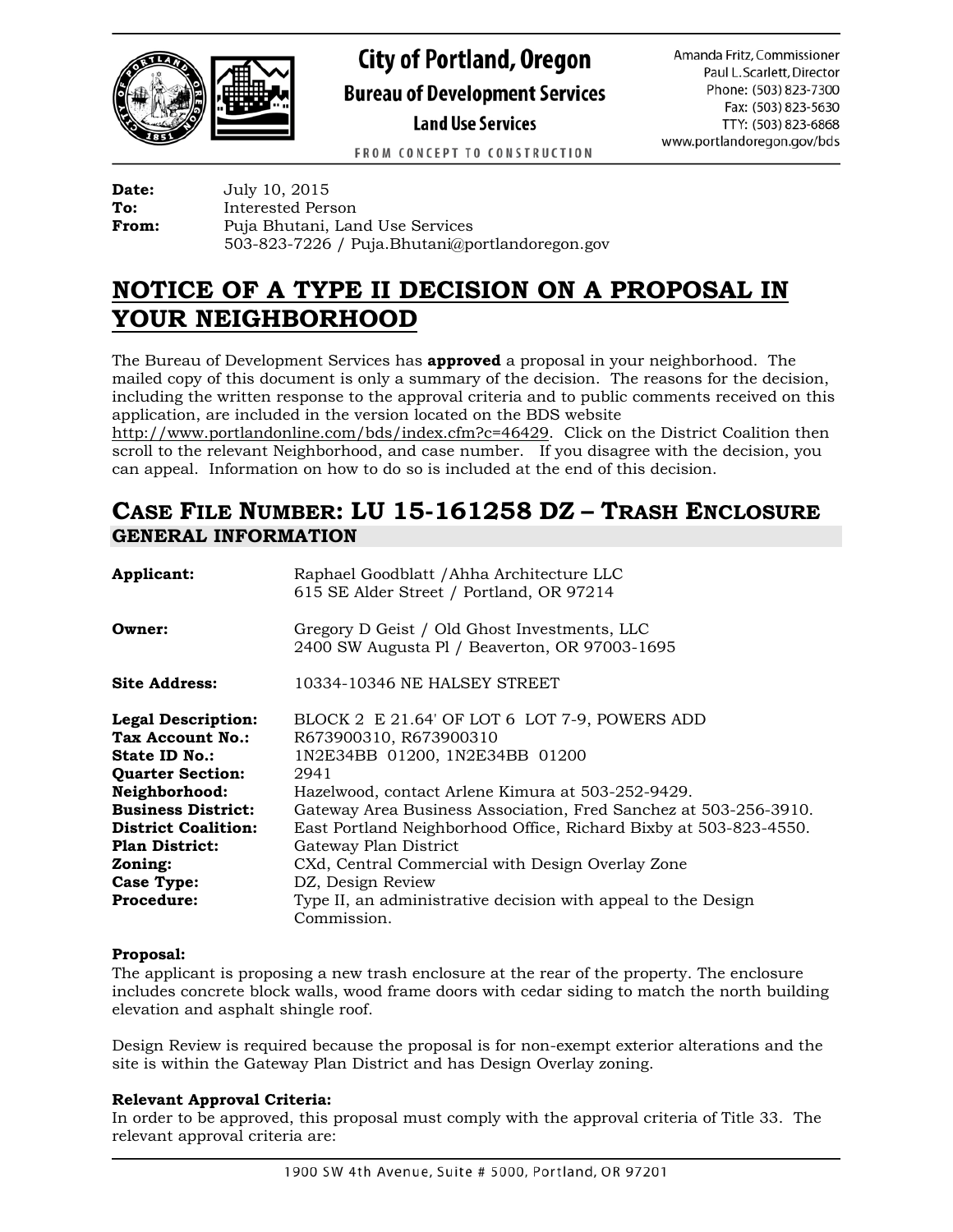- 33.130 Commercial Zones
- 33.825 Design Review

Gateway Regional Center Design Guidelines

#### **ANALYSIS**

**Site and Vicinity:** The subject property is a single story commercial building, facing north onto NE Halsey Street and occupying approximately 6500 square feet of the 9664 square foot lot. It was built in 1950, but the facade appears to have been altered, perhaps several times, over the intervening years. There is a small parking lot at the rear, accessed by a narrow drive at the east or via an alley at the rear property line.

NE Halsey Street is a Transit Access Street with regular bus service, a Major City Traffic Street, and a City Bikeway. The entire Gateway area is designated as a Pedestrian Zone.

Put in place in 2004, the vision for the Gateway Regional Center is for it to transition from a low-density, automobile-oriented area to a high-density, pedestrian-oriented community. The Regional Center as defined by the urban renewal area boundaries is the new Gateway Plan District. Most of the changes in the Gateway Project focus on the Regional Center. These changes include an urban design concept, based on previous Gateway urban design plans, which describes how the future development and urban form of Gateway should evolve, as well as *Comprehensive Plan* and zoning amendments, revisions to the *Zoning Code*, and new design review provisions to implement the development concept.

**Zoning:** The commercial zones implement the commercial policies and plan map designations of the Comprehensive Plan. The zones are for areas of the City designated by the Comprehensive Plan for commercial uses. The differences in the zones reflect the diversity of commercial areas in the City. The zones are distinguished by the uses allowed and the intensity of development allowed. Some of the zones encourage commercial areas that are supportive of surrounding residential areas, while other zones allow commercial areas which have a community or regional market. The regulations promote uses and development which will enhance the economic viability of the specific commercial district and the city as a whole. In general, a wide range of uses is allowed in each zone. Limits on the intensity of uses and the development standards promote the desired character for the commercial area. The development standards are designed to allow a large degree of development flexibility within parameters which support the intent of the specific zone. In addition, the regulations provide certainty to property owners, developers, and neighbors about the limits of what is allowed. The Central Commercial (CX) zone is intended to provide for commercial development within Portland's most urban and intense areas. A broad range of uses is allowed to reflect Portland's role as a commercial, cultural and governmental center. Development is intended to be very intense with high building coverage, large buildings, and buildings placed close together. Development is intended to be pedestrian-oriented with a strong emphasis on a safe and attractive streetscape.

The Design Overlay Zone promotes the conservation, enhancement, and continued vitality of areas of the City with special scenic, architectural, or cultural value. The Design Overlay Zone also promotes quality high-density development adjacent to transit facilities. This is achieved through the creation of design districts and applying the Design Overlay Zone as part of community planning projects, development of design guidelines for each district, and by requiring design review or compliance with the Community Design Standards. In addition, design review or compliance with the Community Design Standards ensures that certain types of infill development will be compatible with the neighborhood and enhance the area.

**Land Use History:** City records indicate that prior land use reviews include the following: LU10-160224DZ: approval of exterior alterations to the front and part of the east façade of the existing building.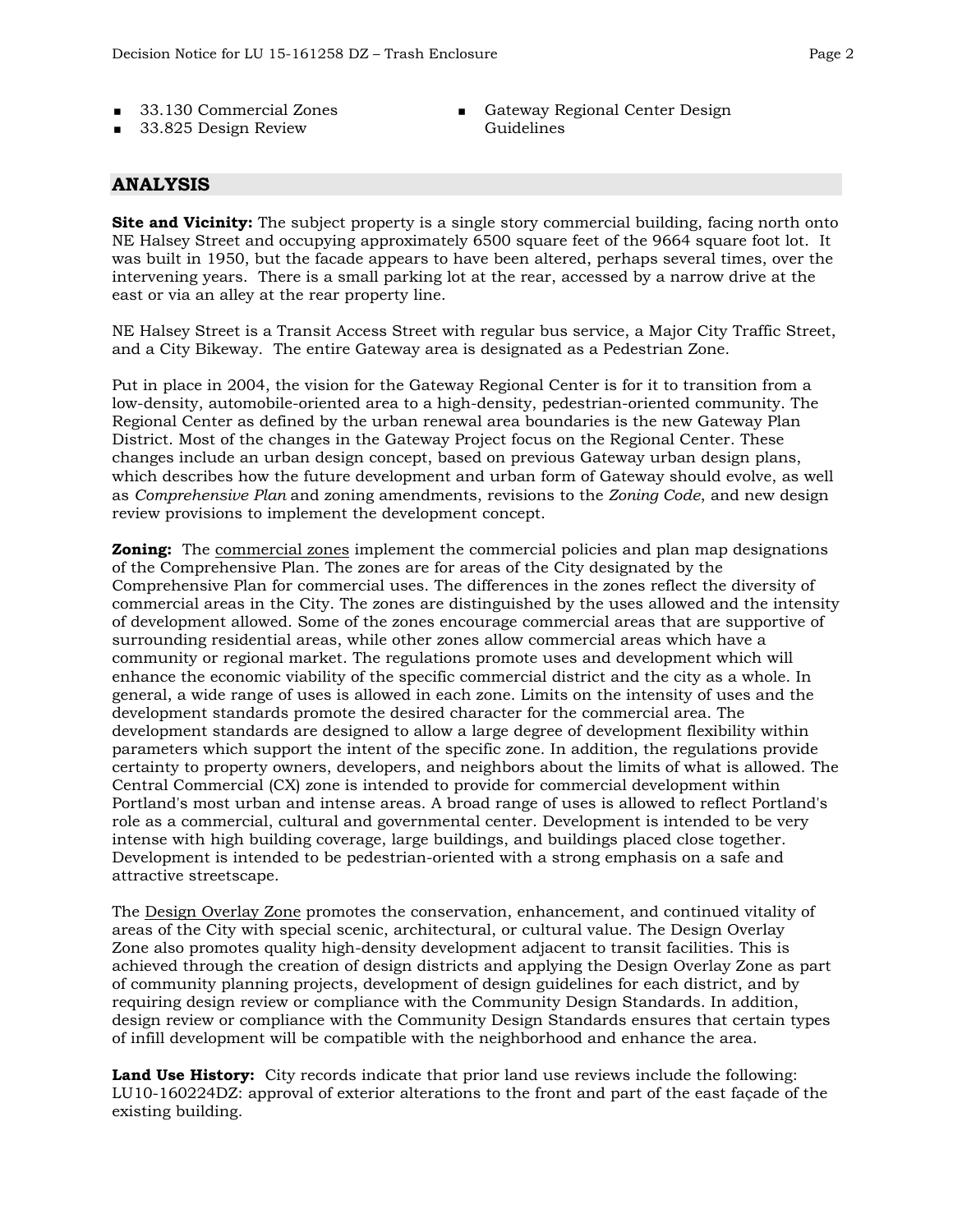**Agency Review:** A "Notice of Proposal in Your Neighborhood" was mailed **June 11, 2015**. The following Bureaus have responded with no issues or concerns:

The Water Bureau responded with no concerns. Please see Exhibit E-2 for additional details.

The Life-safety Bureau responded with the following comment: A complete life-safety plan review will be provided at the time of building permit submittal. Please see Exhibit E-3 for additional details.

The Bureau of Environmental Services responded with the following comment: BES has no objections to the proposal, which will be subject to BES standards and requirements during the permit review process. Please see Exhibit E-4 for additional details.

**Neighborhood Review:** A Notice of Proposal in Your Neighborhood was mailed on June 11, 2015. No written responses have been received from either the Neighborhood Association or notified property owners in response to the proposal.

#### **ZONING CODE APPROVAL CRITERIA**

#### **Chapter 33.825 Design Review Section 33.825.010 Purpose of Design Review**

Design review ensures that development conserves and enhances the recognized special design values of a site or area. Design review is used to ensure the conservation, enhancement, and continued vitality of the identified scenic, architectural, and cultural values of each design district or area. Design review ensures that certain types of infill development will be compatible with the neighborhood and enhance the area. Design review is also used in certain cases to review public and private projects to ensure that they are of a high design quality.

#### **Section 33.825.055 Design Review Approval Criteria**

A design review application will be approved if the review body finds the applicant to have shown that the proposal complies with the design guidelines for the area.

**Findings:** The site is designated with design overlay zoning (d), therefore the proposal requires Design Review approval. Because of the site's location, the applicable design guidelines are the Gateway Regional Center Design Guidelines.

#### **Gateway Regional Center Design Guidelines**

The Gateway Regional Center is the City of Portland's only designated regional center. The area is envisioned to redevelop into a highly urbanized, pedestrian-oriented center, with an overall built size and scale second only to Portland's Central City.

The purpose of design review is to carry out the urban design vision for the District by emphasizing unique district assets in a manner that is respectful, creative, supportive, and compatible with all its areas. Although the District is a complex urban environment, it can become a cohesive whole with the use of these design principles.

#### **Gateway Regional Center Design Goals**

Ten goals for design review in the Gateway Regional Center have been established to enhance the area's design quality, support its livability, and guide its transition to a pedestrian-oriented, active, urban regional center. They are:

- **1.** Encourage urban design excellence.
- **2.** Ensure that new development is at a human scale and that it relates to the scale and desired character of its setting and the Gateway Regional Center as a whole.
- **3.** Provide for a pleasant, rich, and diverse experience for pedestrians.
- **4.** Assist in creating a regional center that emphasizes a mix of active uses and experiences and is safe, lively, and prosperous.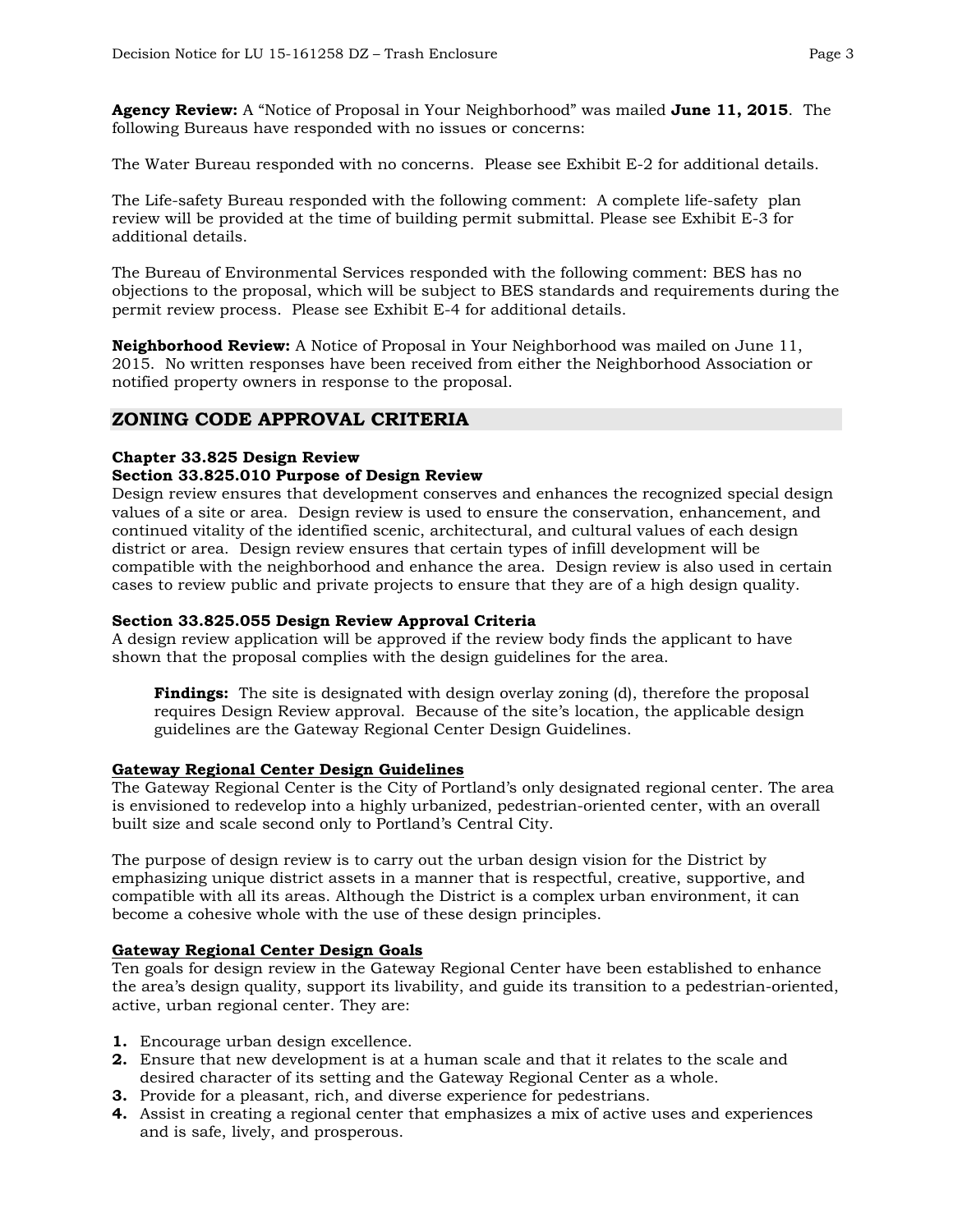- 
- **5.** Provide for the humanization of the Gateway Regional Center through the promotion of parks, plazas, open spaces, public art, and trees.
- **6.** Integrate and honor the diversity and history of Gateway.
- **7.** Integrate sustainable principles into the development process.
- **8.** Encourage the development of a distinctive character for sub-districts within the regional center, and link them.
- **9.** Encourage and incorporate transit orientation and usage.
- **10.** Enhance the physical and visual linkages between the Gateway Regional Center and adjacent neighborhoods.

*Staff has considered all guidelines and addressed only those applicable to this proposal.*

#### **A3. Integrate building mechanical equipment and/or service areas in a manner that does not detract from the pedestrian environment.**

**Findings:** The applicant is proposing a new trash enclosure which is to be located in the rear of the property, adjacent to existing parking. It will be accessed from the rear alley and will not be visible from NE Halsey Street. The placement and operation of the trash enclosure has been thoughtfully integrated with the site plan to have minimal impact on the Halsey street pedestrian environment. *This criterion is therefore met.*

**B1. Convey design quality and building permanence.** Use design principles and building materials that convey quality and permanence.

**B3. Design for coherency.** Integrate the different parts of a building to achieve a coherent design.

**Findings**: The trash enclosure has been designed as a small addition to the rear elevation of the existing building. The proposed materials match the north building elevation and include concrete block walls, wood frame doors with cedar siding and asphalt shingle roof. The trash enclosure will blend into the existing building and will be an improvement over the existing conditions. *This criterion is therefore met.*

#### **DEVELOPMENT STANDARDS**

Unless specifically required in the approval criteria listed above, this proposal does not have to meet the development standards in order to be approved during this review process. The plans submitted for a building or zoning permit must demonstrate that all development standards of Title 33 can be met, or have received an Adjustment or Modification via a land use review prior to the approval of a building or zoning permit.

#### **CONCLUSIONS**

The proposed trash enclosure has been well integrated with the overall site plan and building design. The location and operation of the trash enclosure minimizes impacts to the pedestrian environment. In addition, the proposed building materials match those of the existing building. The proposal meets the applicable design guidelines and therefore warrants approval**.**

### **ADMINISTRATIVE DECISION**

Approval of trash enclosure in the rear of the property in the Gateway Plan District, per the approved site plans, Exhibits C-1, signed and dated July 7, 2015, subject to the following conditions:

A. As part of the building permit application submittal, each of the 4 required site plans and any additional drawings must reflect the information and design approved by this land use review as indicated in Exhibits C.1. The sheets on which this information appears must be labeled, "Proposal and design as approved in Case File # LU 15-161258 DZ. No field changes allowed."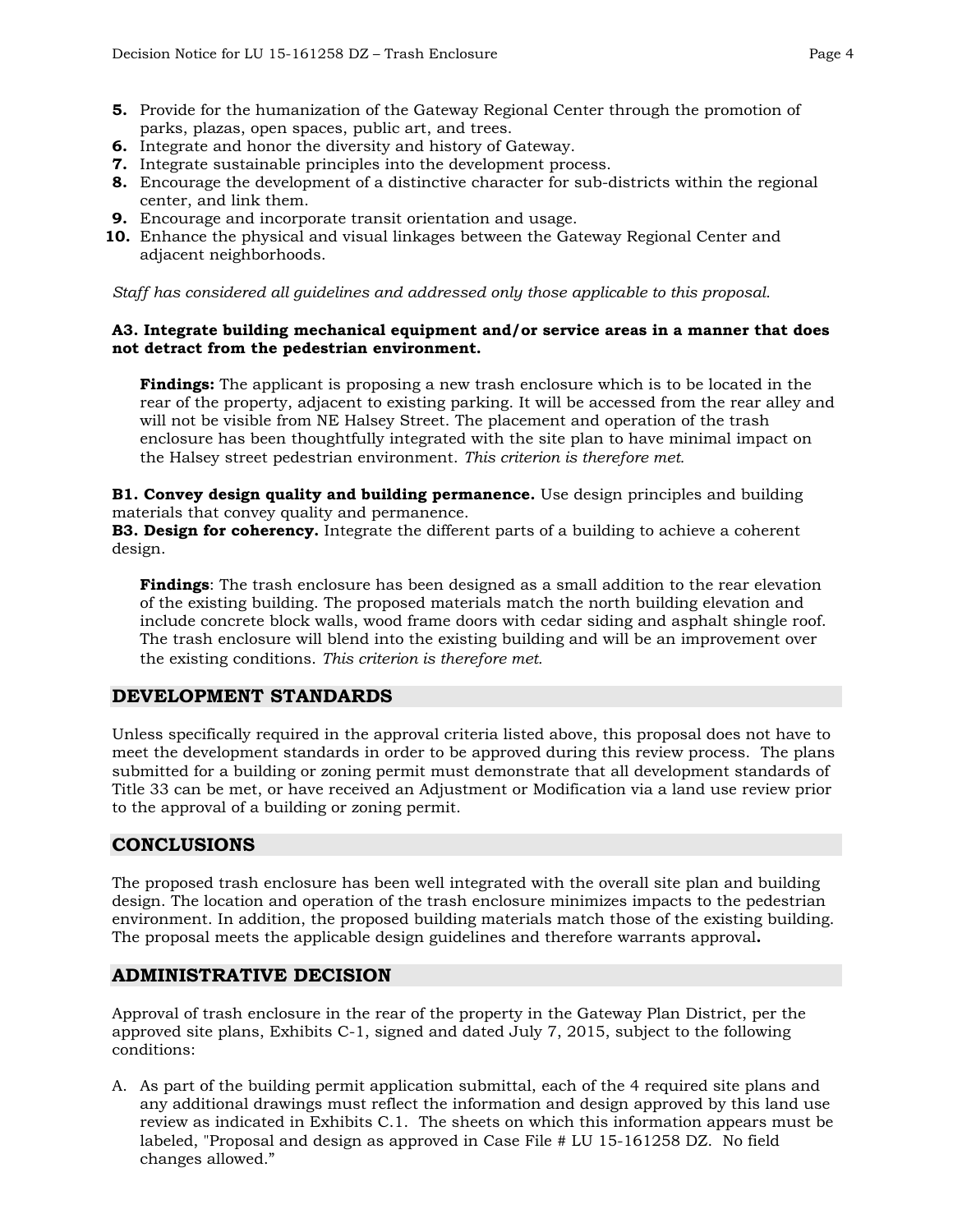| Staff Planner: Puja Bhutani | Soujahuar                                                          |                 |
|-----------------------------|--------------------------------------------------------------------|-----------------|
| Decision rendered by:       | By authority of the Director of the Bureau of Development Services | on July 7, 2015 |
|                             |                                                                    |                 |

**Decision mailed: July 10, 2015**

**About this Decision.** This land use decision is **not a permit** for development. Permits may be required prior to any work. Contact the Development Services Center at 503-823-7310 for information about permits.

**Procedural Information.** The application for this land use review was submitted on April 29, 2015, and was determined to be complete on **June 5, 2015**.

*Zoning Code Section 33.700.080* states that Land Use Review applications are reviewed under the regulations in effect at the time the application was submitted, provided that the application is complete at the time of submittal, or complete within 180 days. Therefore this application was reviewed against the Zoning Code in effect on April 29, 2015.

*ORS 227.178* states the City must issue a final decision on Land Use Review applications within 120-days of the application being deemed complete. The 120-day review period may be waived or extended at the request of the applicant. In this case the applicant did not waive or extend the 120-day review period.

**Some of the information contained in this report was provided by the applicant.**

As required by Section 33.800.060 of the Portland Zoning Code, the burden of proof is on the applicant to show that the approval criteria are met. The Bureau of Development Services has independently reviewed the information submitted by the applicant and has included this information only where the Bureau of Development Services has determined the information satisfactorily demonstrates compliance with the applicable approval criteria. This report is the decision of the Bureau of Development Services with input from other City and public agencies.

**Conditions of Approval.** If approved, this project may be subject to a number of specific conditions, listed above. Compliance with the applicable conditions of approval must be documented in all related permit applications. Plans and drawings submitted during the permitting process must illustrate how applicable conditions of approval are met. Any project elements that are specifically required by conditions of approval must be shown on the plans, and labeled as such.

These conditions of approval run with the land, unless modified by future land use reviews. As used in the conditions, the term "applicant" includes the applicant for this land use review, any person undertaking development pursuant to this land use review, the proprietor of the use or development approved by this land use review, and the current owner and future owners of the property subject to this land use review.

**Appealing this decision.** This decision may be appealed to the Design Commission, which will hold a public hearing. Appeals must be filed **by 4:30 PM on July 24, 2015** at 1900 SW Fourth Ave. Appeals can be filed at the Development Services Center Monday through Wednesday and Fridays between 8:00 am to 3:00 pm and on Thursdays between 8:00 am to 12:00 pm. After 3:00 pm Monday through Wednesday and Fridays, and after 12:00 pm on Thursdays, appeals must be submitted at the reception desk on the 5th floor. **An appeal fee of \$250 will be charged**. The appeal fee will be refunded if the appellant prevails. There is no fee for ONI recognized organizations appealing a land use decision for property within the organization's boundaries. The vote to appeal must be in accordance with the organization's bylaws. Assistance in filing the appeal and information on fee waivers is available from BDS in the Development Services Center. Please see the appeal form for additional information.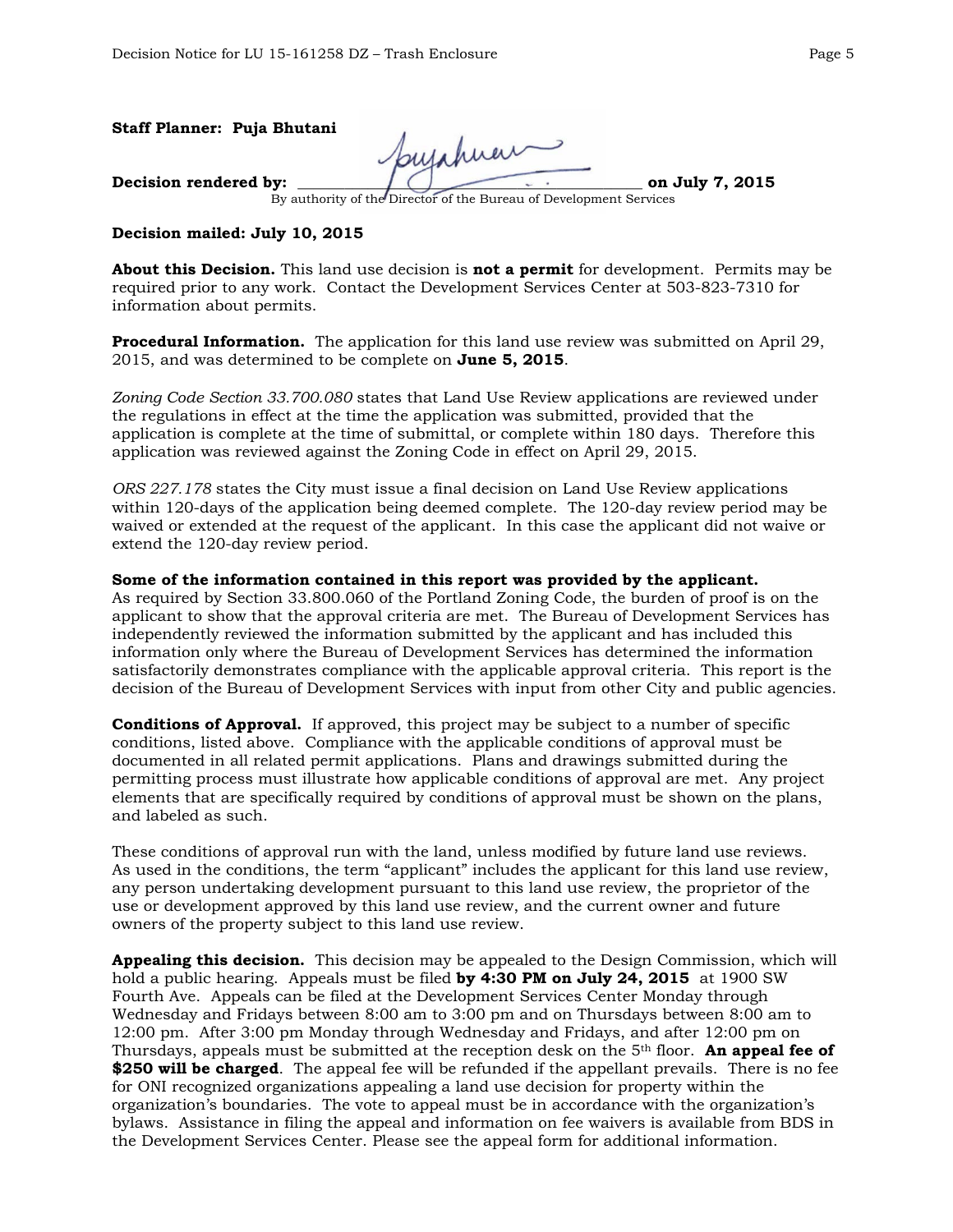The file and all evidence on this case are available for your review by appointment only. Please call the Request Line at our office, 1900 SW Fourth Avenue, Suite 5000, phone 503-823-7617, to schedule an appointment. I can provide some information over the phone. Copies of all information in the file can be obtained for a fee equal to the cost of services. Additional information about the City of Portland, city bureaus, and a digital copy of the Portland Zoning Code is available on the internet at [www.portlandonline.com.](http://www.ci.portland.or.us/)

**Attending the hearing.** If this decision is appealed, a hearing will be scheduled, and you will be notified of the date and time of the hearing. The decision of the Design Commission is final; any further appeal must be made to the Oregon Land Use Board of Appeals (LUBA) within 21 days of the date of mailing the decision, pursuant to ORS 197.620 and 197.830. Contact LUBA at 775 Summer St NE, Suite 330, Salem, Oregon 97301-1283, or phone 1-503-373-1265 for further information.

Failure to raise an issue by the close of the record at or following the final hearing on this case, in person or by letter, may preclude an appeal to the Land Use Board of Appeals (LUBA) on that issue. Also, if you do not raise an issue with enough specificity to give the Design Commission an opportunity to respond to it, that also may preclude an appeal to LUBA on that issue.

#### **Recording the final decision.**

If this Land Use Review is approved the final decision must be recorded with the Multnomah County Recorder. A few days prior to the last day to appeal, the City will mail instructions to the applicant for recording the documents associated with their final land use decision.

- *Unless appealed,* The final decision may be recorded on or after **July 27, 2015.**
- A building or zoning permit will be issued only after the final decision is recorded.

The applicant, builder, or a representative may record the final decision as follows:

- By Mail: Send the two recording sheets (sent in separate mailing) and the final Land Use Review decision with a check made payable to the Multnomah County Recorder to: Multnomah County Recorder, P.O. Box 5007, Portland OR 97208. The recording fee is identified on the recording sheet. Please include a self-addressed, stamped envelope.
- In Person: Bring the two recording sheets (sent in separate mailing) and the final Land Use Review decision with a check made payable to the Multnomah County Recorder to the County Recorder's office located at 501 SE Hawthorne Boulevard, #158, Portland OR 97214. The recording fee is identified on the recording sheet.

For further information on recording, please call the County Recorder at 503-988-3034 For further information on your recording documents please call the Bureau of Development Services Land Use Services Division at 503-823-0625.

**Expiration of this approval.** An approval expires three years from the date the final decision is rendered unless a building permit has been issued, or the approved activity has begun.

Where a site has received approval for multiple developments, and a building permit is not issued for all of the approved development within three years of the date of the final decision, a new land use review will be required before a permit will be issued for the remaining development, subject to the Zoning Code in effect at that time.

**Applying for your permits.** A building permit, occupancy permit, or development permit may be required before carrying out an approved project. At the time they apply for a permit, permittees must demonstrate compliance with:

- All conditions imposed herein;
- All applicable development standards, unless specifically exempted as part of this land use review;
- All requirements of the building code; and
- All provisions of the Municipal Code of the City of Portland, and all other applicable ordinances, provisions and regulations of the City.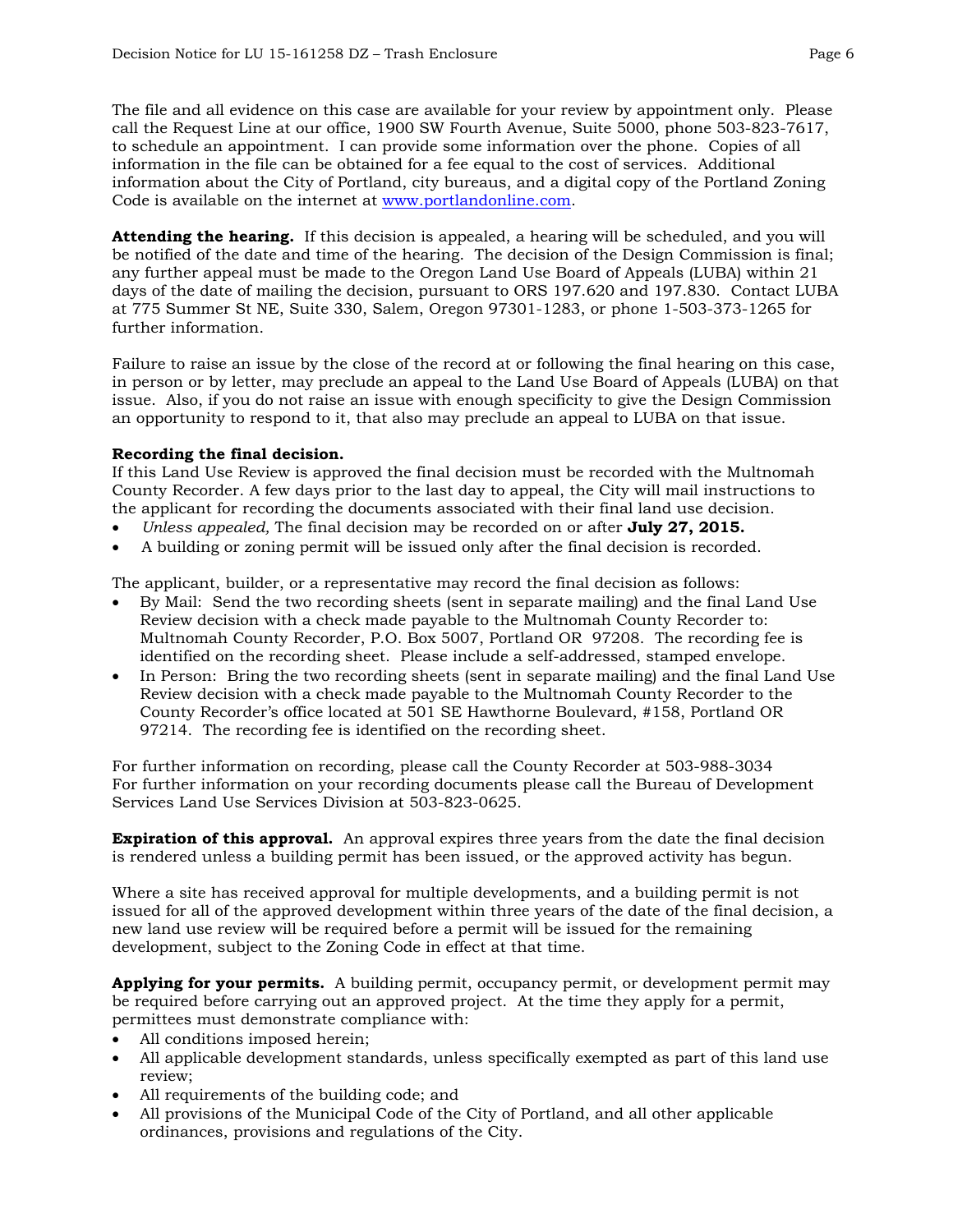#### **EXHIBITS**

#### NOT ATTACHED UNLESS INDICATED

#### **A. Applicant's Statement**

- 1. Original Narrative
- 2. Revised Narrative, received June 4, 2015
- 3. Original plan set before revisions, NOT APPROVED/reference only

#### **B. Zoning Map (attached)**

#### **C. Plans/Drawings:**

1. Site Plan, Trash Enclosure Plan/Elevations/Sections (attached)

#### **D. Notification information:**

- 1. Mailing list
- 2. Mailed notice

#### **E. Agency Responses:**

- 1. Bureau of Environmental Services
- 2. Water Bureau
- 3. Fire Bureau
- **F. Correspondence:** none received

#### **G. Other:**

- 1. Original LU Application
- 2. Incomplete letter from staff to applicant, sent May 8, 2015

**The Bureau of Development Services is committed to providing equal access to information and hearings. Please notify us no less than five business days prior to the event if you need special accommodations. Call 503-823-7300 (TTY 503-823-6868).**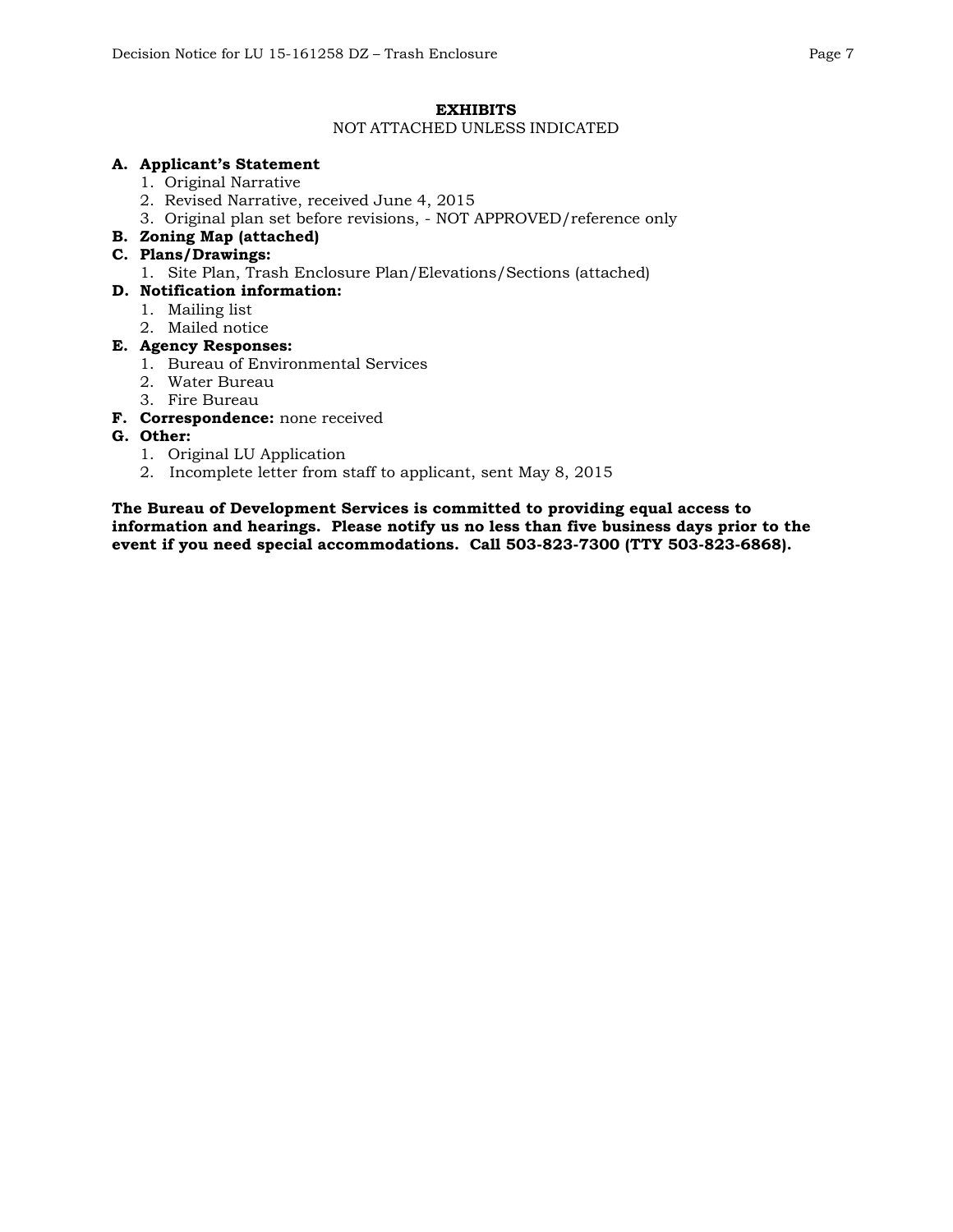